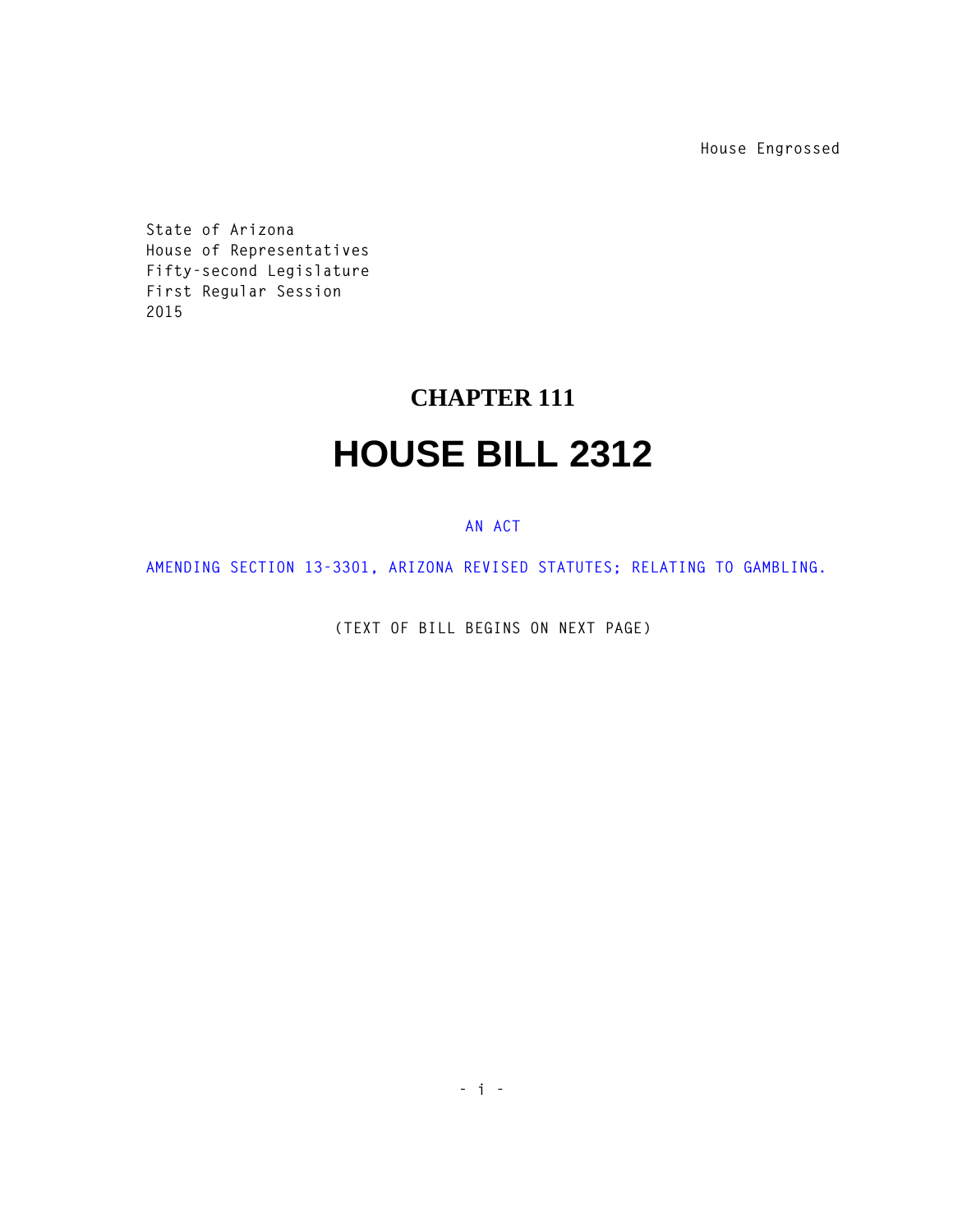**1 Be it enacted by the Legislature of the State of Arizona: 2 Section 1. Subject to the requirements of article IV, part 1, section 3 1, Constitution of Arizona, section 13-3301, Arizona Revised Statutes, is 4 amended to read: 5 13-3301. Definitions 6 In this chapter, unless the context otherwise requires: 7 1. "Amusement gambling" means gambling involving a device, game or 8 contest which is played for entertainment if all of the following apply: 9 (a) The player or players actively participate in the game or contest 10 or with the device. 11 (b) The outcome is not in the control to any material degree of any 12 person other than the player or players. 13 (c) The prizes are not offered as a lure to separate the player or 14 players from their money. 15 (d) Any of the following: 16 (i) No benefit is given to the player or players other than an 17 immediate and unrecorded right to replay which is not exchangeable for value. 18 (ii) The gambling is an athletic event and no person other than the 19 player or players derives a profit or chance of a profit from the money paid 20 to gamble by the player or players. 21 (iii) The gambling is an intellectual contest or event, the money paid 22 to gamble is part of an established purchase price for a product, no 23 increment has been added to the price in connection with the gambling event 24 and no drawing or lottery is held to determine the winner or winners. 25 (iv) Skill and not chance is clearly the predominant factor in the 26 game and the odds of winning the game based upon chance cannot be altered, 27 provided the game complies with any licensing or regulatory requirements by 28 the jurisdiction in which it is operated, no benefit for a single win is 29 given to the player or players other than a merchandise prize which has a 30 wholesale fair market value of less than four (4) TEN dollars or coupons 31 which are redeemable only at the place of play and only for a merchandise 32 prize which has a fair market value of less than four (4) TEN dollars and, 33 regardless of the number of wins, no aggregate of coupons may be redeemed for 34 a merchandise prize with a wholesale fair market value of greater than five 35 hundred fifty (550) dollars. 36 2. "Conducted as a business" means gambling that is engaged in with 37 the object of gain, benefit or advantage, either direct or indirect, realized 38 or unrealized, but not when incidental to a bona fide social relationship. 39 3. "Crane game" means an amusement machine which is operated by player 40 controlled buttons, control sticks or other means, or a combination of the 41 buttons or controls, which is activated by coin insertion into the machine 42 and where the player attempts to successfully retrieve prizes with a 43 mechanical or electromechanical claw or device by positioning the claw or 44 device over a prize.** 

**45 4. "Gambling" or "gamble" means one act of risking or giving something 46 of value for the opportunity to obtain a benefit from a game or contest of**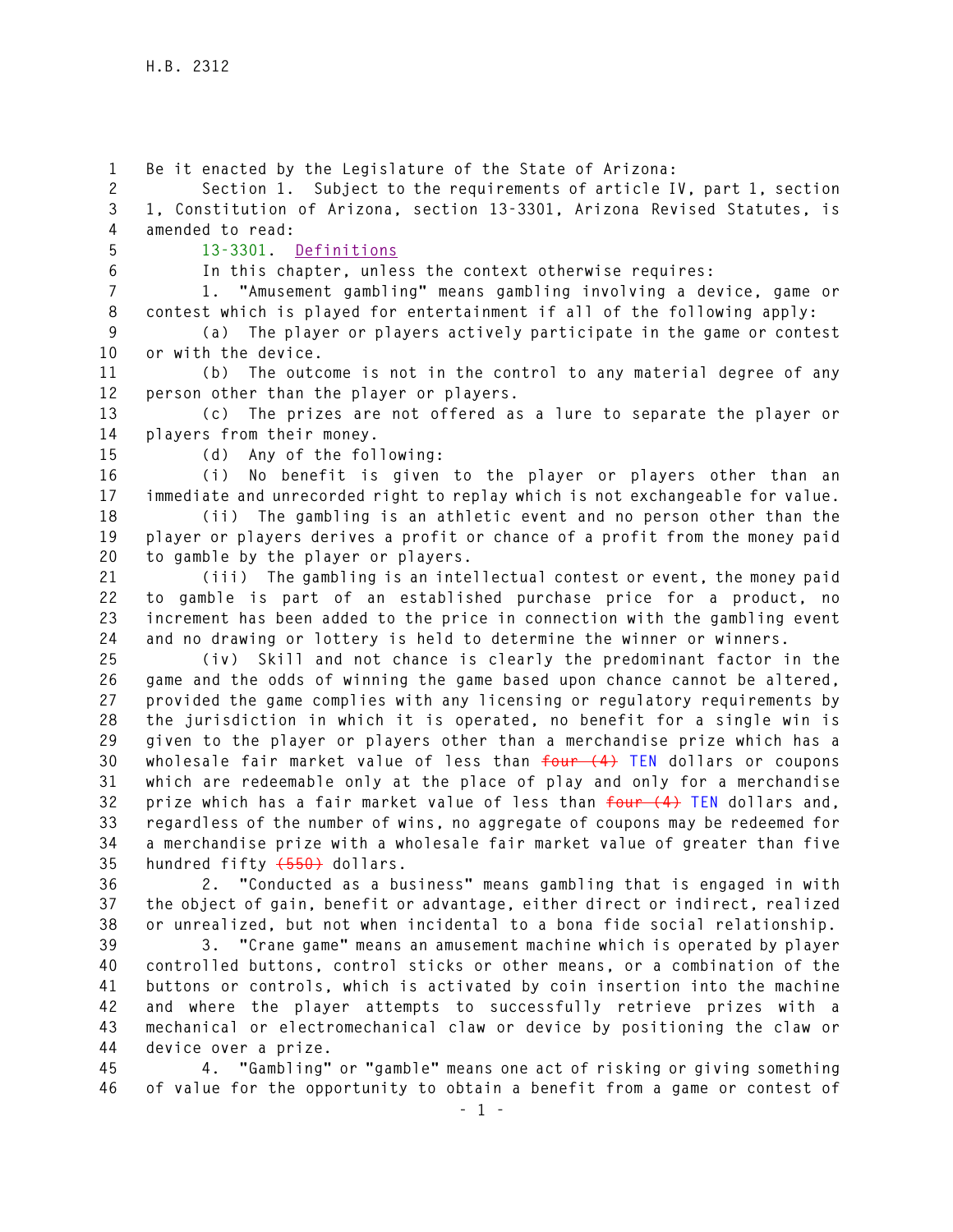**1 chance or skill or a future contingent event but does not include bona fide 2 business transactions which are valid under the law of contracts including 3 contracts for the purchase or sale at a future date of securities or 4 commodities, contracts of indemnity or guarantee and life, health or accident 5 insurance.** 

**6 5. "Player" means a natural person who participates in gambling.** 

**7 6. "Regulated gambling" means either:** 

**8 (a) Gambling conducted in accordance with a tribal-state gaming 9 compact or otherwise in accordance with the requirements of the Indian gaming 10 regulatory act of 1988 (P.L. 100-497; 102 Stat. 2467; 25 United States Code 11 sections 2701 through 2721 and 18 United States Code sections 1166 through 12 1168); or** 

**13 (b) Gambling to which all of the following apply:** 

**14 (i) It is operated and controlled in accordance with a statute, rule 15 or order of this state or of the United States.** 

**16 (ii) All federal, state or local taxes, fees and charges in lieu of 17 taxes have been paid by the authorized person or entity on any activity 18 arising out of or in connection with the gambling.** 

**19 (iii) If conducted by an organization which is exempt from taxation of 20 income under section 43-1201, the organization's records are open to public 21 inspection.** 

**22 (iv) Beginning on June 1, 2003, none of the players is under 23 twenty-one years of age.** 

**24 7. "Social gambling" means gambling that is not conducted as a 25 business and that involves players who compete on equal terms with each other 26 in a gamble if all of the following apply:** 

**27 (a) No player receives, or becomes entitled to receive, any benefit, 28 directly or indirectly, other than the player's winnings from the gamble.** 

**29 (b) No other person receives or becomes entitled to receive any 30 benefit, directly or indirectly, from the gambling activity, including 31 benefits of proprietorship, management or unequal advantage or odds in a 32 series of gambles.** 

**33 (c) Until June 1, 2003, none of the players is below the age of 34 majority. Beginning on June 1, 2003, none of the players is under twenty-one 35 years of age.** 

**36 (d) Players "compete on equal terms with each other in a gamble" when 37 no player enjoys an advantage over any other player in the gamble under the 38 conditions or rules of the game or contest.** 

**39 Sec. 2. Requirements for enactment; three-fourths vote**

**40 Pursuant to article IV, part 1, section 1, Constitution of Arizona, 41 sections 13-3301, Arizona Revised Statutes, as amended by this act, is 42 effective only on the affirmative vote of at least three-fourths of the 43 members of each house of the legislature.**